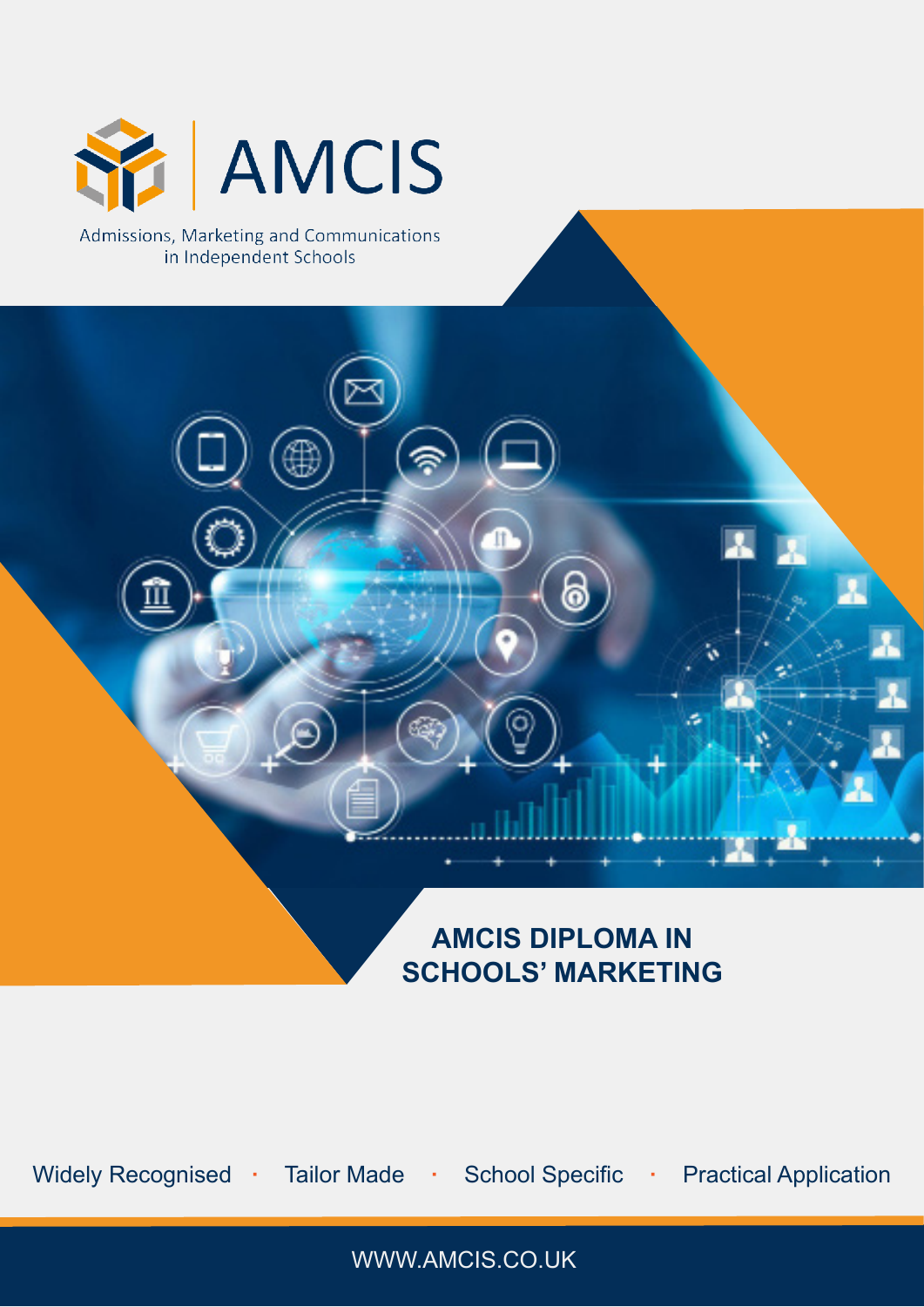### **WIDELY RECOGNISED AS THE LEADING QUALIFICATION IN INDEPENDENT SCHOOLS MARKETING**

**EXPERT FEEDBACK AND ANALYSIS ON ASSIGNMENTS THAT ARE TAILOR MADE AND SCHOOL-SPECIFIC**

## **MIX OF MARKETING THEORY AND PRACTICAL APPLICATION**

#### **PART ONE**



A two-day immersive, online course on marketing strategy and tactics

Candidates complete three online workshops from a choice of sector-specific topics and content

The highly-regarded **AMCIS DIPLOMA IN SCHOOLS' MARKETING** is recognised by independent schools as the only sector-specific qualification for marketing personnel.

As the sector has evolved, so has the role of marketing in schools, and as such the Diploma in Schools' Marketing delivers the most cutting edge, relevant, informative and up-to-date course for those looking to gain experience and knowledge of marketing in the independent schools sector today.

The Diploma is designed to equip marketing personnel with an in-depth understanding of the process and provide a framework within which to effectively manage the success of their school's marketing programme. It is also an opportunity for them to assess their own skill for the role and take time out reflect on current practice while examining new ideas and approaches.

The Diploma is suitable not only for those new to the marketing role, but also those who have taken on an increased marketing responsibility and need to expand their knowledge and develop their skills. For those with more experience, the course allows time to reflect on and consolidate knowledge and skills and ultimately gain a formal qualification.

**As the Diploma course specifically focuses on the marketing activity of UK-based day/boarding independent schools, it is not suitable for those in international schools.**

**Confidentiality is a high priority for AMCIS and assignment and delegate confidentiality will be maintained at all times.**

1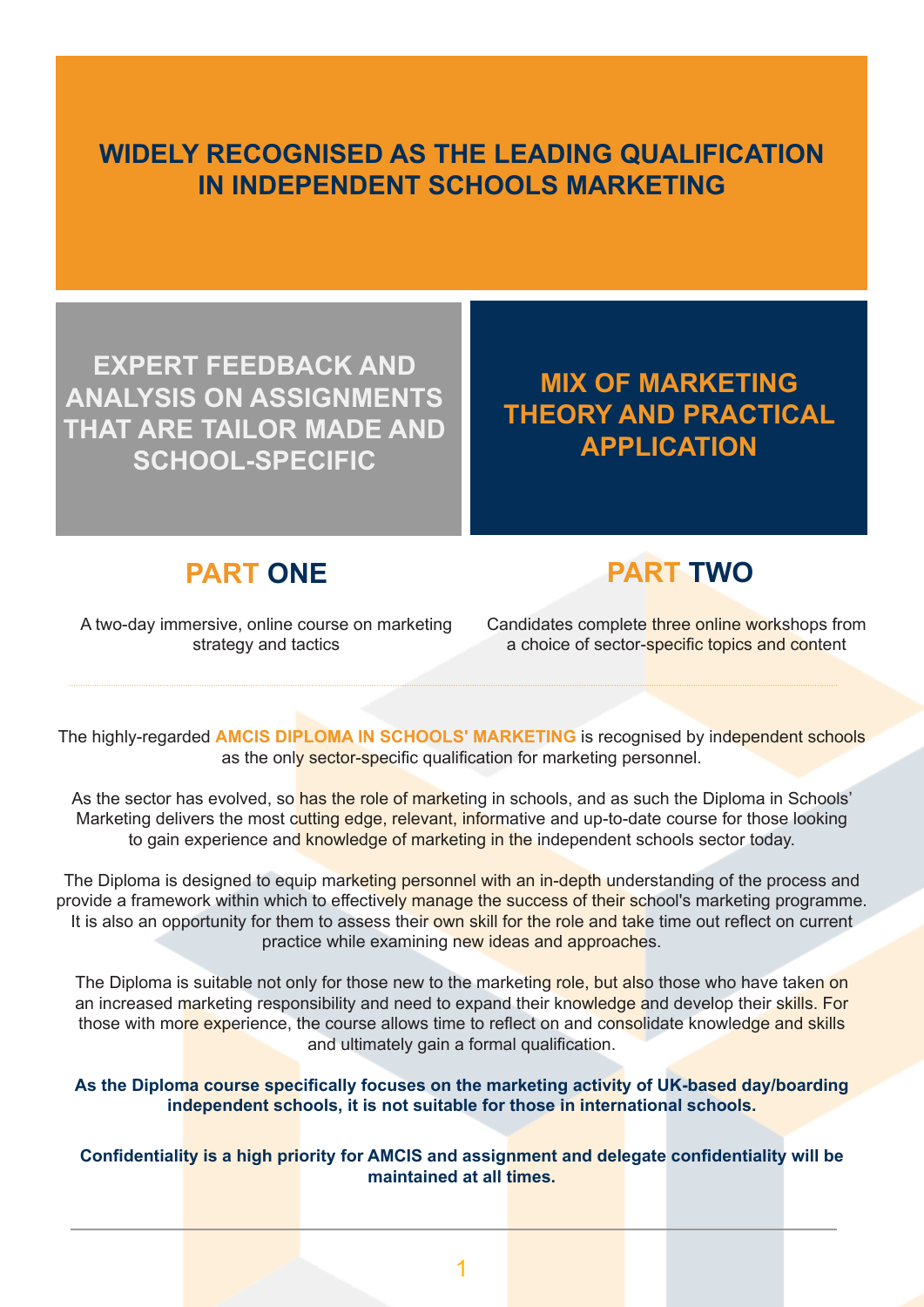#### **PART 1: MARKETING STRATEGY AND TACTICS**

*Wednesday 5 & Thursday 6 October 2022 – Online*

## **THE OBJECTIVE**

Candidates will learn both the conceptual frameworks and practical techniques necessary for constructing a creative and competitive marketing audit and plan for their school.

## **COURSE STRUCTURE**

A two-day course with a school-based assignment to be completed and assessed following the course.

### **TRAINING METHODS**

Online learning, with discussion and team exercises alongside real-life case studies.

#### **THE VENUE**

Online via the Zoom Meetings platform.

## **YOUR ASSIGNMENT**

Candidates will be given three months to complete an assignment allowing them to show that they can successfully implement the knowledge they have learnt on the course. The assignment will involve an internal audit and analysis of the candidates own school situation. As a general guide, we suggest that this assignment should consist of between 2,000 words and 5,000 words, which is likely to require between 8 and 20 pages. All aspects of the assignment will be discussed during the course. Course directors will mark your assignment and provide useful feedback.

**The assignment must be submitted by the deadline, in order that they are guaranteed to be marked and graded and be able to be used towards the Diploma in Schools' Marketing.**

## **COURSE DIRECTOR**

Heather Styche-Patel, Head of Insight & Client Services, RSAcademics Ltd

## **THE COST**

**Full Diploma:** £955 (AMCIS member) £1,560 (non-member)

**Part One:** £445 (AMCIS member) £750 (non-member)

Part Two: £510 (AMCIS member) £810 (non-member)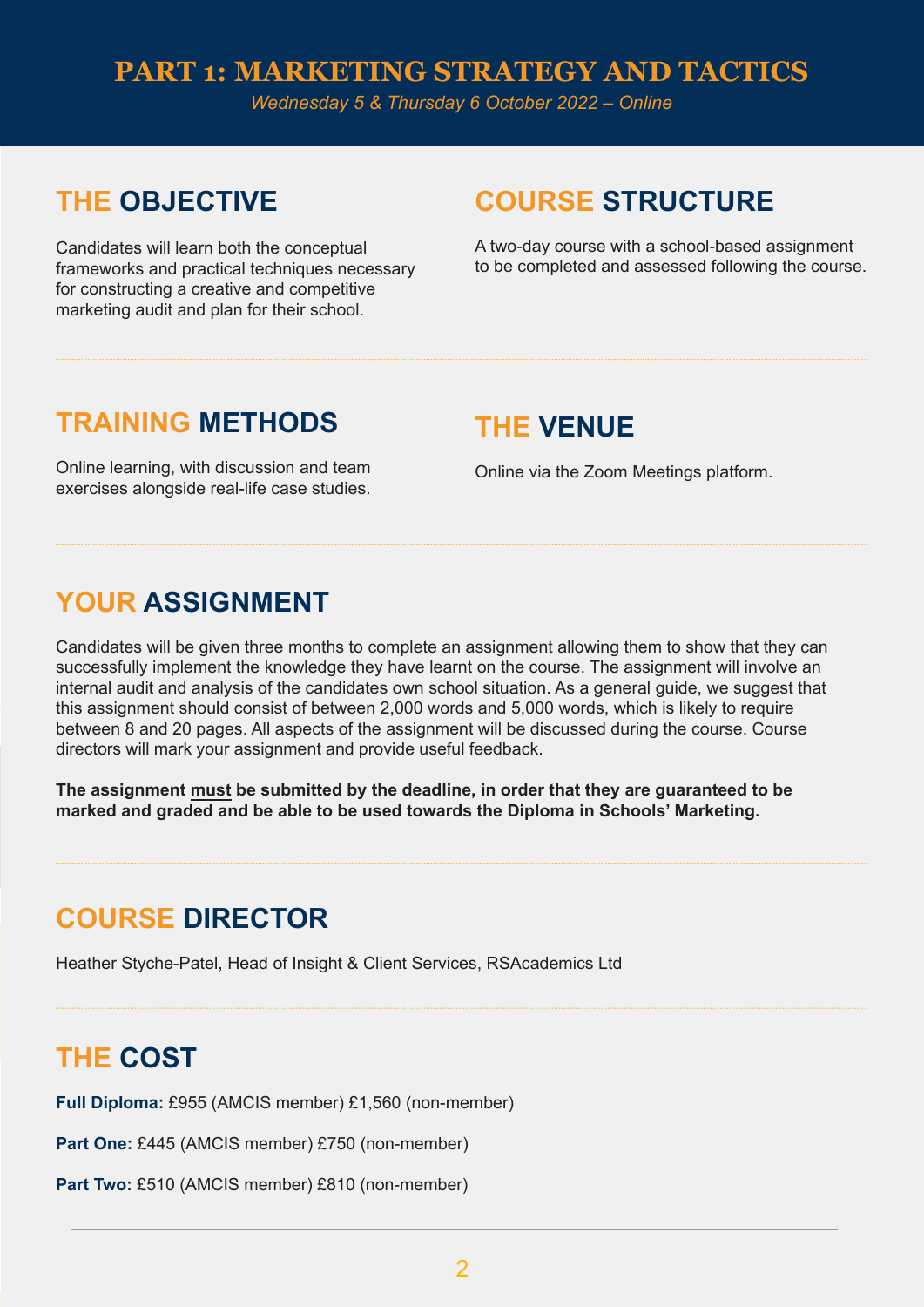### **PART 1: COURSE CONTENT**

#### **DAY 1: WEDNESDAY 5 OCTOBER 2022**

Review of Key Concepts

- o What is marketing
- o Definitions of marketing
- o Distinctive features of the schools' market
- **Marketing Planning A Recommended Approach**  and Structure
	- o Structuring the marketing plan o Understanding the planning process
- **Assessing the Current Situation The Internal Audit** 
	- o How to conduct an audit
	- o Case study exercise
- Assessing the Current Situation The External Audit
	- o Understanding the business environment
	- o Analysing your catchment area
	- o Exploring trends
	- o Competitor behaviour

Market Research

- o Research techniques
- o Principles of good research
- o Writing a research brief

SWOT Analysis and Setting Objectives

- o Principles of SWOT (or "SWEET" analysis)
- o Setting marketing aims and objectives

## **PLEASE NOTE**

The Diploma should be completed in order, Part 1 first followed by Part 2 as Part 2 builds on the knowledge gained in Part 1.

Part 1 and Part 2 must be completed in their entirety (including submission and passing of the relevant assignments), within TWO academic years, to be awarded with the Diploma in Schools' Marketing.

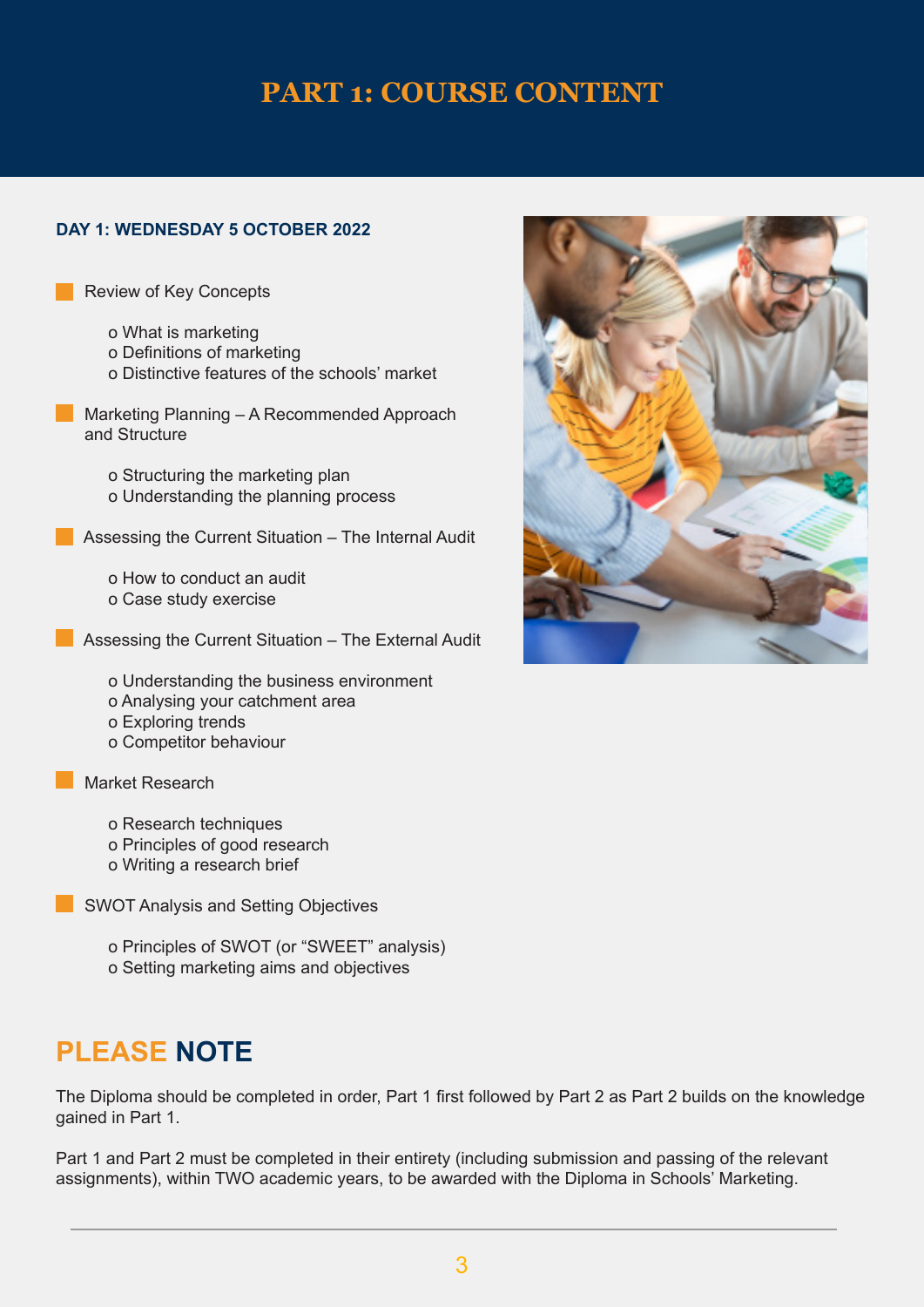## **PART 2: WORKSHOPS**

It is widely recognised that the role of marketing in the independent schools sector is far reaching, and the skills and expertise required will often depend on the make-up of the marketing department. As a result, Part Two of the Diploma in Schools' Marketing is structured to allow delegates to focus on those specific areas which are of key interest to them and their school.

## **COURSE STRUCTURE**

Candidates will be required to select and attend three workshops from the following six, and to complete the necessary assignment for each of their three chosen workshops:

- Implementing a Marketing Brand Wednesday 11 January 2023
- Digital Marketing Thursday 12 January 2023
- Impactful Copywriting Wednesday 15 March 2023
- Personal Effectiveness Thursday 16 March 2023
- Marketing Strategy Research Wednesday 7 June 2023
- Stakeholder Communications Thursday 8 June 202

## **YOUR ASSIGNMENT**

Candidates will be given six weeks to submit each workshop assignment. Previous successful candidates have indicated that an assignment takes approximately eight hours to complete. All aspects of the assignment will be discussed during the workshop. Course directors will mark your assignment and provide useful feedback.

**The assignments must be submitted by the deadlines, in order that they are guaranteed to be marked and graded and be able to be used towards the Diploma in Schools' Marketing.**

## **THE VENUE**

Online via the Zoom Meetings platform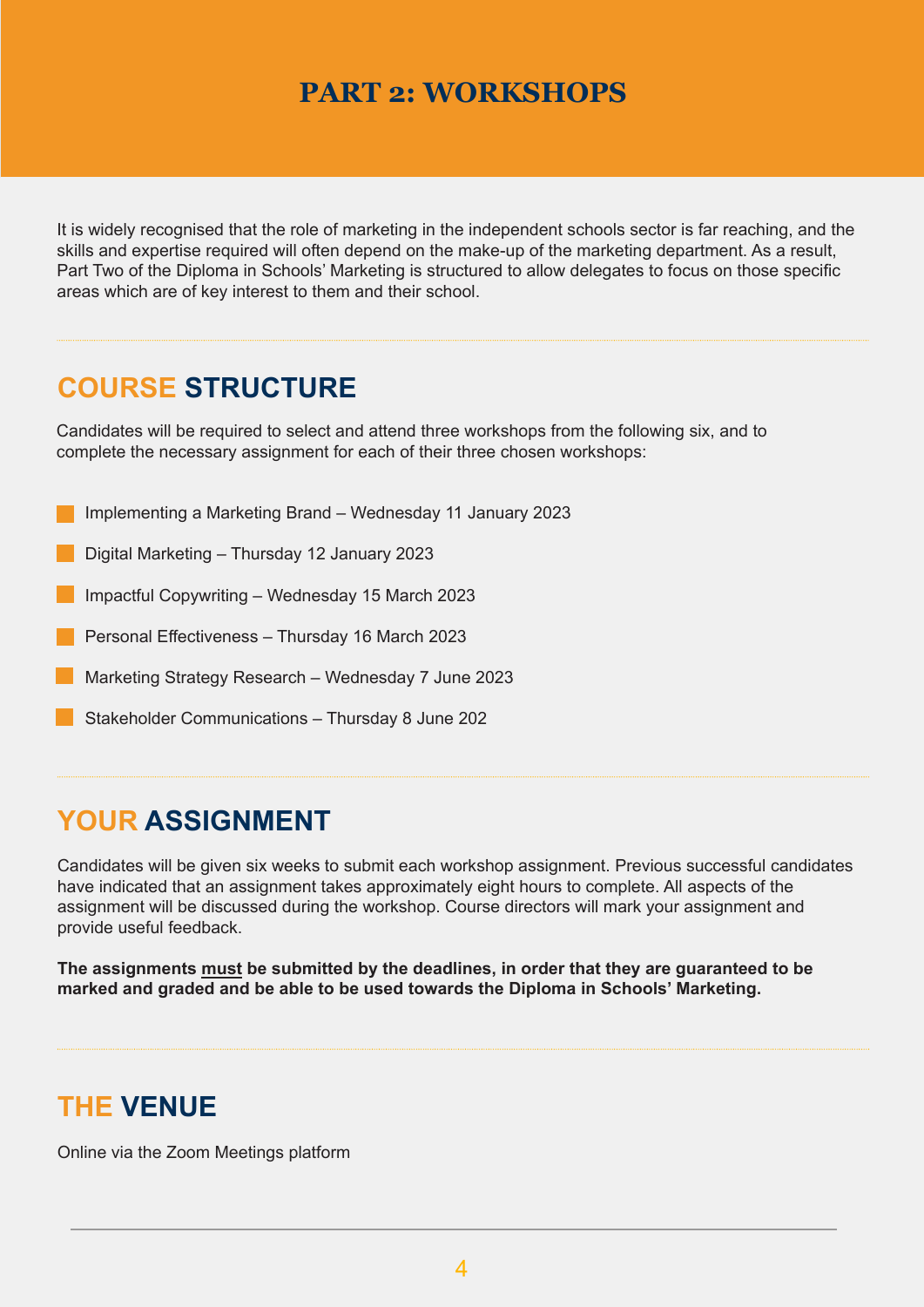#### **IMPLEMENTING A MARKETING BRAND**

- $\blacksquare$  How to assess your school brand identity practical tips and procedures to assess your own school brand identity
- Define a brand identity in 10/20 words an exercise to define the definitions of school brand identity, brand personality and brand image
- **Creating your distinctive school brand** 
	- **o** Reviewing your communications
	- **o** Competitor research
	- **o** Understanding your verbal identity
	- **o** Working with agencies
- Choosing a partner
	- **o** Organising a design pitch
	- **o** Assessing agencies the good and the bad!
	- Planning implementation
		- **o** Conducting a photography and signage audit
		- **o** Developing an implementation programme, timescales and process
		- **o** Phased implementation
- **Brand quidelines** 
	- **o** Writing a brief
	- **o** Managing implementation

**DURATION:** One day workshop

**COURSE DIRECTOR:** Shaun Mears, Director, Quantock

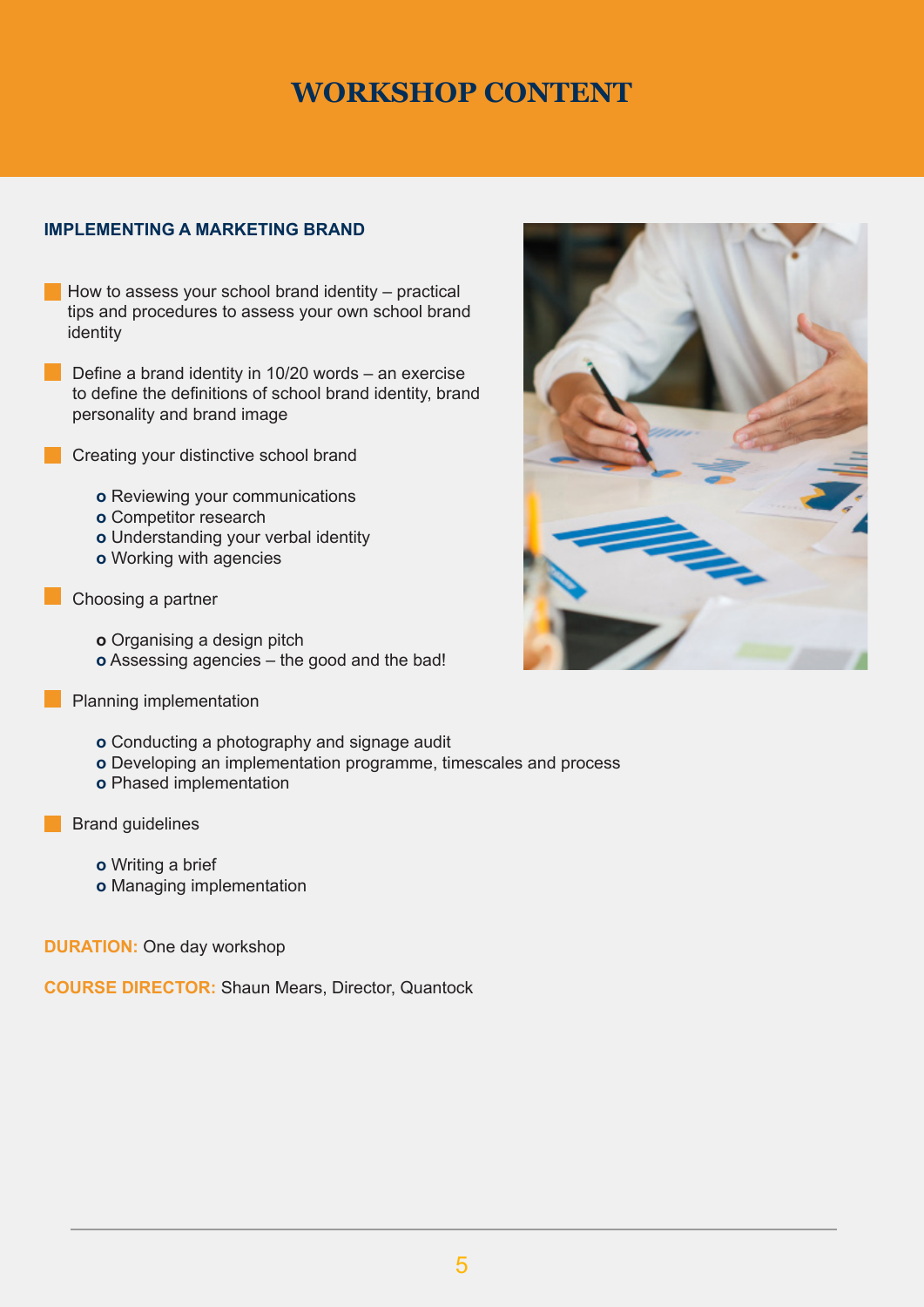#### **DIGITAL MARKETING**

Digital platforms explored

o Update on the key social media sites o Positives and negatives of the platforms

Digital advertising

o Understanding paid advertising; reviewing and refining tips o SEO, Google Analytics and social media insights explained

**Content marketing strategy** 

o What is a content strategy and why is it important? o How to create, deliver and manage content o Measuring results

**Digital marketing strategy** 

o Update on the digital landscape

o How to create a digital marketing plan

o Understanding how digital marketing strategy fits in the bigger picture

**DURATION:** One day workshop

**COURSE DIRECTOR:** Emma Fell, Director, Attenger Digital

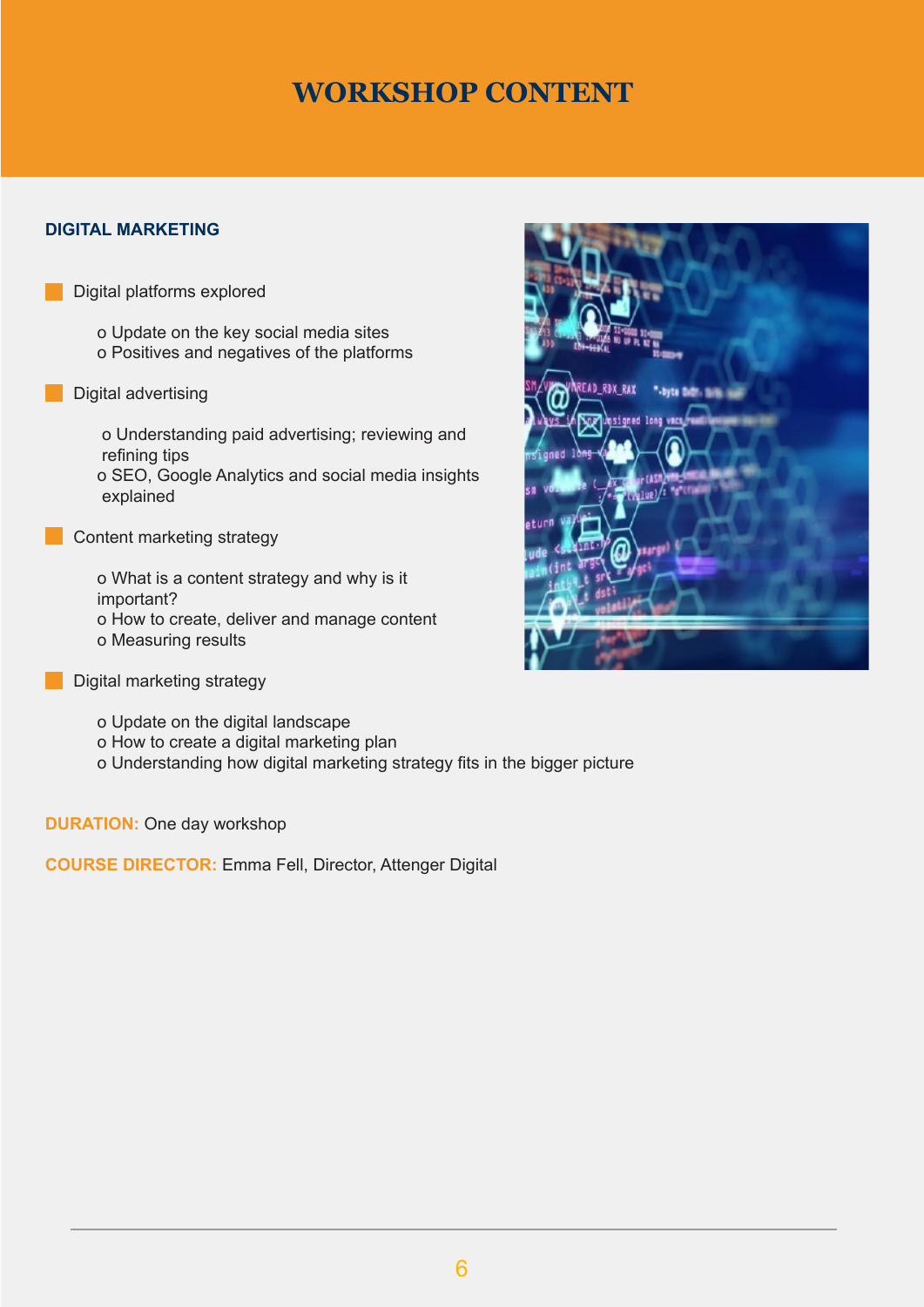#### **IMPACTFUL COPYWRITING**

All delegates attending this course are asked to bring a tablet or laptop and the following pieces of copy / writing to the course:

> o A piece of writing of which they are proud o A piece of writing they would like to improve o A piece of writing they have in mind that they will require for the future



- $\blacksquare$  Preparing to write
	- o Introductions
	- o Verbal identity
	- o Key messages
	- o Establishing the fundamentals
- **Effective writing techniques** 
	- o Difference between effective and persuasive o Key skills and tips

#### **Editing**

- o The art of editing
- o Common mistakes to avoid
- o Practical tips and checklists

#### **DURATION:** One day workshop

**COURSE DIRECTOR:** Sian Jones, Director, Sian Jones Consulting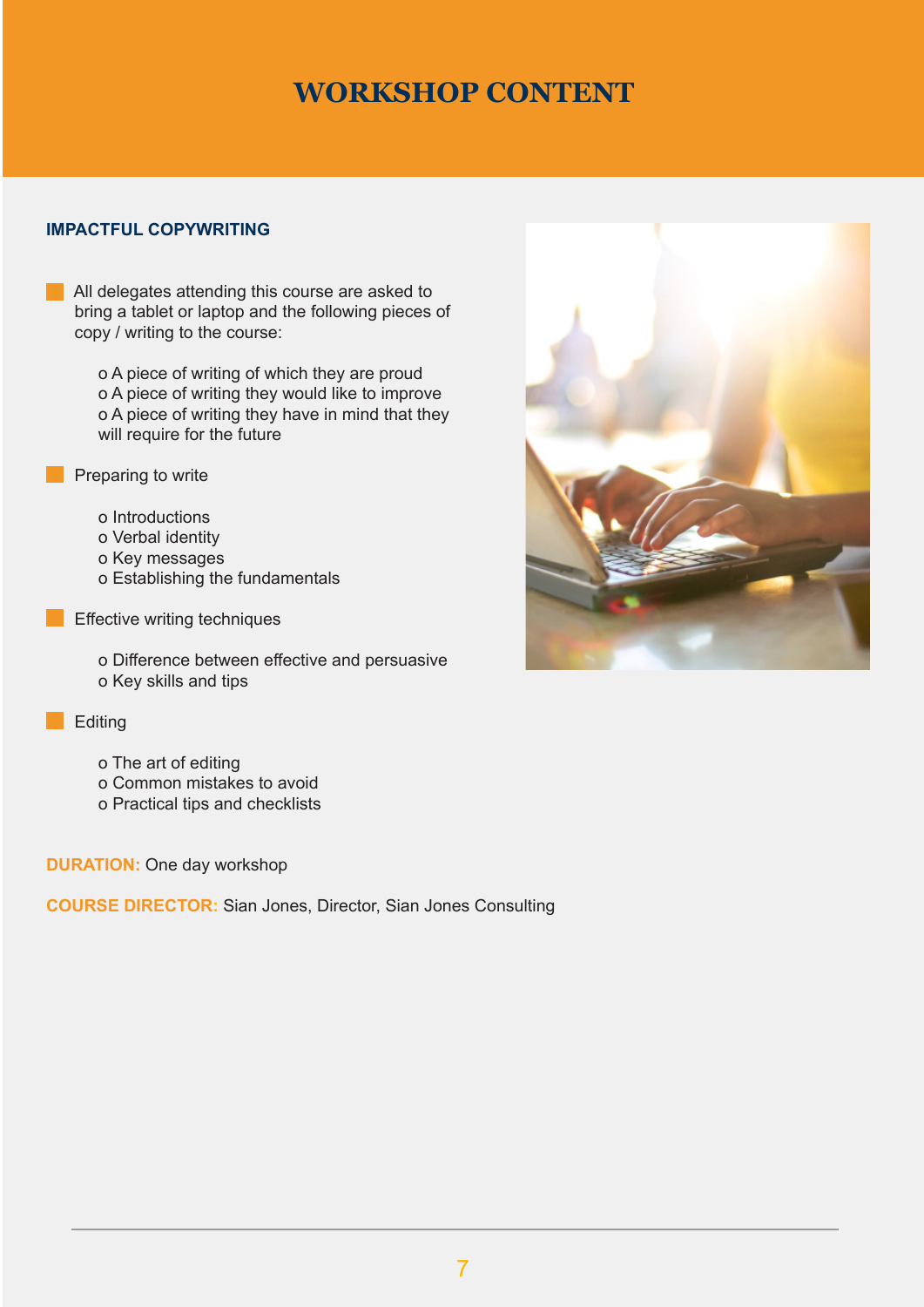#### **PERSONAL EFFECTIVENESS**

Influential report writing

o Writing concise and relevant reports

- o Constructing a coherent argument
- o Influencing and positively shaping stakeholder thinking
- Maximising your presentation skills

o Improving your overall performance – tips and strategies o Effective preparation for presentations

**Effective time management** 

o Practical tips to maximise your effectiveness during working hours

Stress management

o Recognising stress – in yourself and others o Techniques to manage and reduce stress levels

**Handling difficult situations** 

- o How to challenge effectively
- o Honing negotiation skills
- o Building a rapport tips and strategies

**DURATION:** One day workshop

**COURSE DIRECTOR:** Sian Jones, Director, Sian Jones Consulting

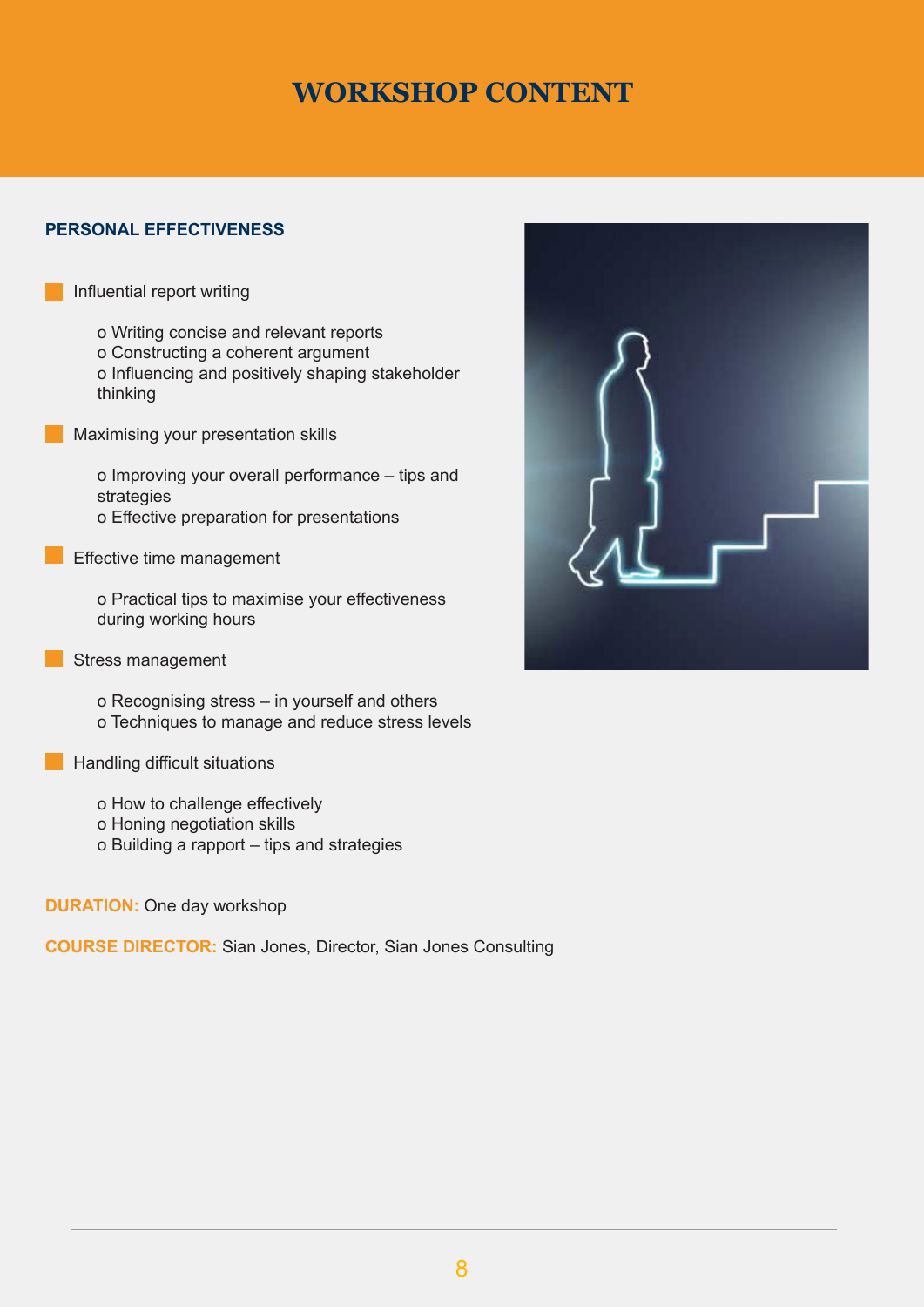#### **MARKETING STRATEGY RESEARCH**

Market research – an introduction

o Understanding market research o The role of market research o Desk research – how to get started

Research beyond your desk

o The role of specialist research o Expert interviews o Postcode and demographic analysis

Researching key stakeholders

o Who to research o What to find out and when? o Asking the right questions

**Finding the right methodology** 

**Different ways to research • Understanding when to use which approach** 

**DURATION:** Half day workshop

**COURSE DIRECTOR:** Heather Styche-Patel, Head of Insight & Client Services, RSAcademics Ltd

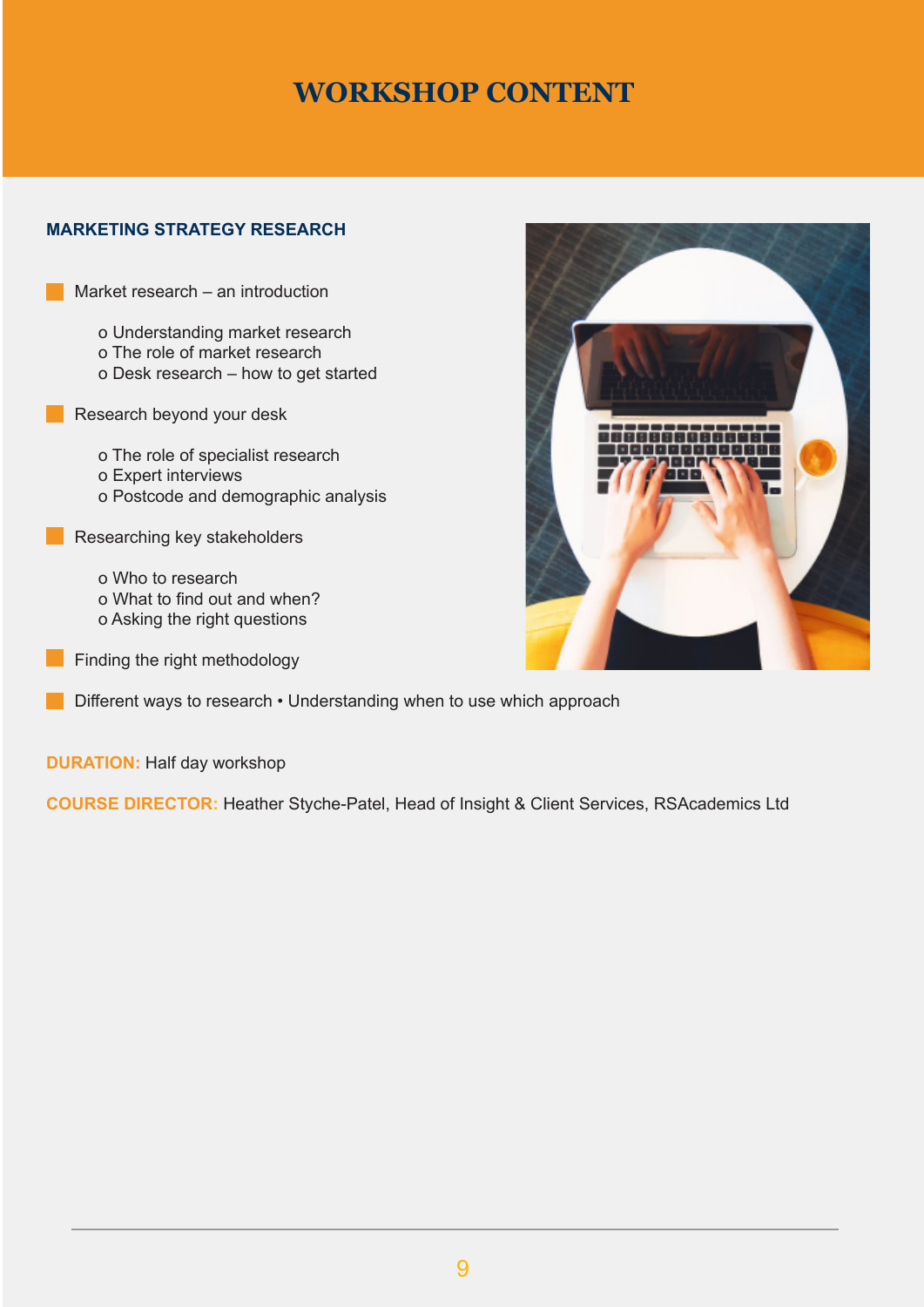#### **STAKEHOLDER COMMUNICATIONS**

Stakeholder analysis overview

- o Identifying the key stakeholders o 'Stakeholder Analysis Grid' – how to use it
- Understanding your stakeholders through research
	- o Focus groups
	- o Surveys
	- o Data insight
	- Building trust with your stakeholders

o How to engage senior management, governors and staff o Working with families within your parental body o Involving pupils – ideas and suggestions

- **Attracting disengaged stakeholders** 
	- o Working with local communities and business o Alumni programmes – an overview o Local and national media relations
	- o Creating long term relationships
- **Crisis management** 
	- o Building trust quickly o Managing and sharing information to minimise the impact
	- Creating your own stakeholder engagement plan

o Learning from best practice case studies o How to implement in your school

**DURATION:** One day workshop

**COURSE DIRECTOR:** Rachel Hadley-Leonard, Consultant, RHL Consulting